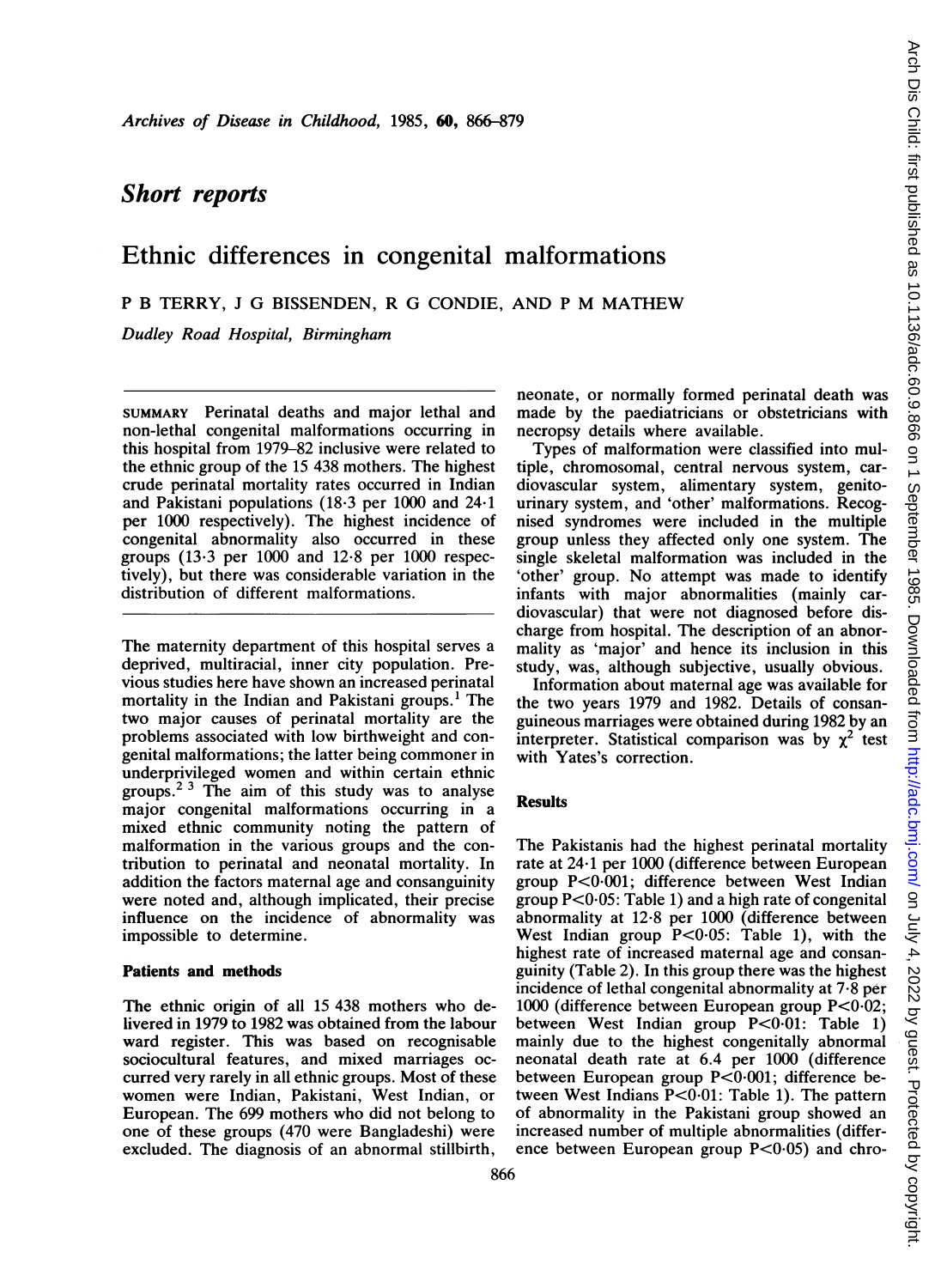Table 1 Perinatal mortality and lethal and major non-lethal abnormality rates (per 1000) in the different ethnic groups (number in parentheses)

| Ethnic group | Perinatal<br>mortality<br>rate | Congenitally<br>abnormal<br>stillbirth<br>rate | Congenitally<br>abnormal<br>neonatal death<br>rate | Lethal<br>congenital<br>abnormality<br>rate | Major lethal and<br>non-lethal<br>congenital<br>abnormality rate |  |
|--------------|--------------------------------|------------------------------------------------|----------------------------------------------------|---------------------------------------------|------------------------------------------------------------------|--|
| Indian       | $18.3 +$                       | $1-7$                                          | $3-18$                                             | 5.28                                        | $13.3$ * **                                                      |  |
| (4203)       | (77)                           | (7)                                            | (13)                                               | (22)                                        | (56)                                                             |  |
| Pakistani    | $24.11$ \$                     | $1-4$                                          | $6.4$ $**$                                         | $7.8 + $                                    | 12.85                                                            |  |
| (2195)       | (53)                           | (3)                                            | (14)                                               | (17)                                        | (28)                                                             |  |
| West Indian  | 13.5                           | $1 \cdot 1$                                    | $0-0$                                              | $1-1$                                       | $5-4$                                                            |  |
| (1846)       | (25)                           | (2)                                            | (0)                                                | (2)                                         | (10)                                                             |  |
| European     | $12 - 2$                       | $1-2$                                          | $1-2$                                              | 3.4                                         | $8-8$                                                            |  |
| (6495)       | (79)                           | (8)                                            | (8)                                                | (22)                                        | (57)                                                             |  |

Difference between European group: \*P<0 05; tP<0-02; tP<0-001.

Difference between West Indian group: §P<0-05; \*\*P<0-01.

Table 2 Ethnic distribution of maternal age (1979 and 1982) and consanguinity (1982)

| Ethnic group | No   | Age group $(\%)$ |           |           |           |        | No   | Consanguinity (%) |                     |
|--------------|------|------------------|-----------|-----------|-----------|--------|------|-------------------|---------------------|
|              |      | $20$             | $20 - 24$ | $25 - 29$ | $30 - 34$ | $35+$  |      | First<br>cousin   | Distant<br>relative |
| Indian       | 2079 | $10-3$           | $41 - 4$  | $33 - 6$  | $11-2$    | 3.5    | 962  | 2.3               | 1.5                 |
| Pakistani    | 1131 | 7.3              | $34 - 0$  | 29.4      | $14-0$    | $15-3$ | 560  | $55 - 2$          | $20-9$              |
| West Indian  | 979  | $32 - 1$         | $38 - 3$  | 17-0      | $6 - 0$   | 6.6    | 564  | $0-0$             | $0-0$               |
| European     | 3147 | 21.3             | 37.3      | $23-0$    | $12 - 4$  | $6-0$  | 1460 | $0 - 0$           | $0-0$               |

mosomal abnormalities, with a low incidence of neural tube defects.

The Indian group had a high perinatal mortality rate at 18\*3 per 1000 (difference between European group  $P < 0.02$ : Table 1) and the highest rate of major congenital abnormality at 13-3 per 1000 (difference between the European group  $P < 0.05$ ; difference between West Indian group P<0.01: Table 1). In the Indian group, however, the incidences of increased maternal age and consanguinity were low (Table 2). The distribution of the types of abnormality was similar in the Indians and Europeans except for many more alimentary abnormalities in the Indians (20  $\nu$  eight in the Europeans; P<0.001). These Indian alimentary abnormalities were mainly bowel atresia: oesophageal (4), multiple intestinal  $(3)$ , and anorectal  $(4)$ .

#### **Discussion**

The Leicestershire group<sup>4</sup> showed a higher perinatal mortality rate in their Gujurati population, with a higher lethal congenital abnormality rate. Similarly the Bradford workers<sup>5</sup> have shown a higher perinatal mortality rate in their Pakistanis with a much higher infant death rate due to congenital abnormality and a high consanguinity rate.

In our study, the highest incidence of congenital

abnormality in the Indian group cannot be explained on the basis of increased maternal age or consanguinity and, when compared with the Europeans, was almost entirely due to more alimentary malformations, which must have either an environmental aetiology, a genetic predisposition, or the occurrence of a cluster of these abnormalities during the study period. Increased maternal age and consanguinity, however, in the Pakistani mothers may be factors in their higher incidence of multiple and chromosomal malformations.

Although these results represent one community, we feel that detailed analysis over a four year period is worthwhile as an example of what seems to be happening nationally in mixed ethnic communities in industrial cities. In these areas where the incidence of low birthweight is high and lethal malformations an additional problem, it shows the fallacy of presenting the uncorrected crude perinatal mortality rate as an index of the standard of health care.

We thank the West Midlands Regional Health Authority for the support of P B Terry.

#### References

<sup>1</sup> Terry PB, Condie RG, Settatree RS. Analysis of ethnic differences in perinatal statistics. Br Med J 1980;281:1307-8.